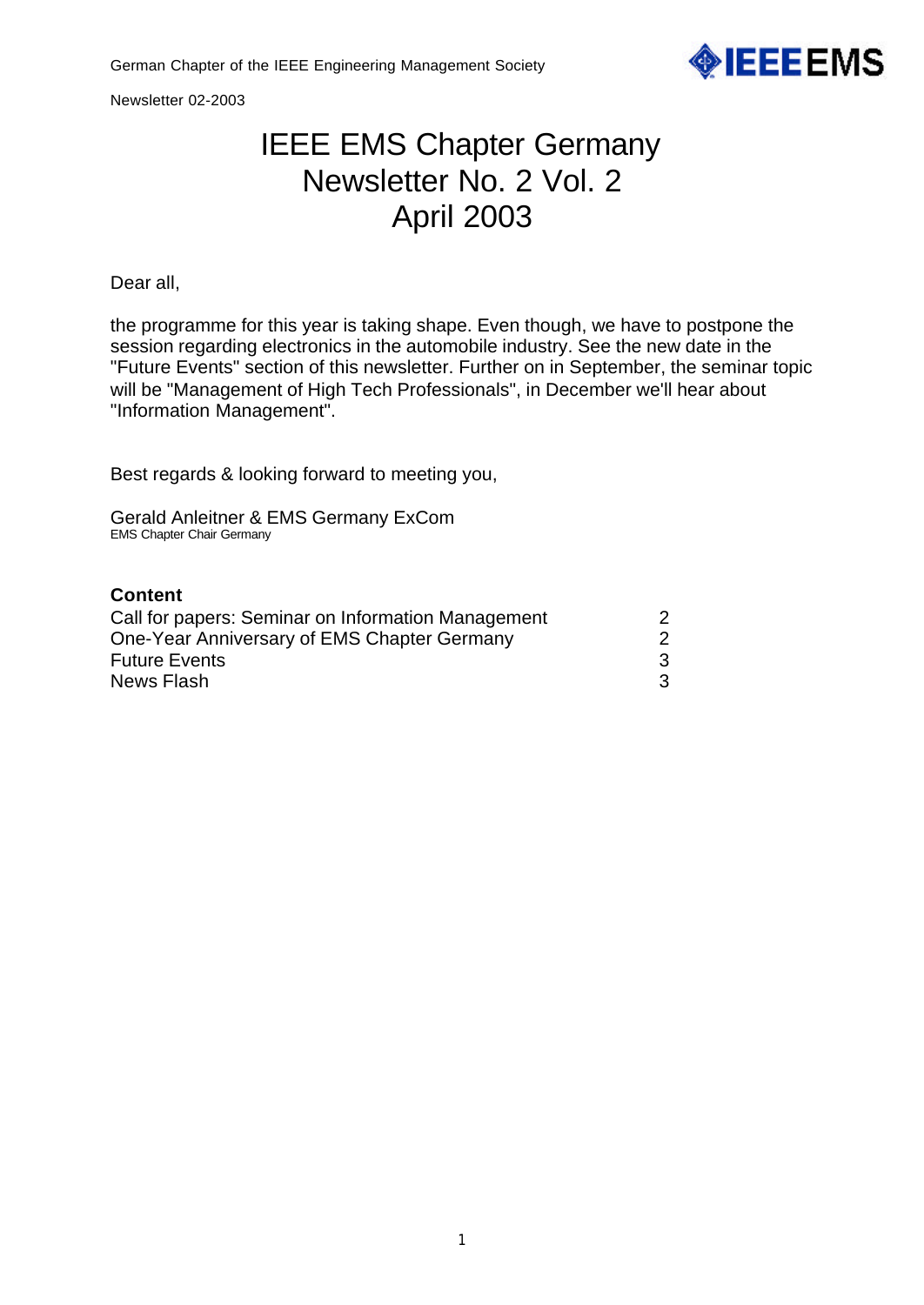

Newsletter 02-2003

## **Call for papers: Seminar on Information Management**

In November/Decempter 2003, the EMS Chapter of the IEEE Section Germany will hold a seminar on "Information Management". For this topic, we encourage interested members and non-members to submit short talks (about 30 minutes) that cover a related topic. This can include best practice reports, research topics and presentations of related applications. Potential topics include:

- Knowledge Management
- **E** Enterprise Ressource Planning
- **n** Information Storage and Retrieval

Persons interested in offering a talk, please contact Horst Kremers (Horst\_Kremers@compuserve.com, +49 (172) 3017404).

### **One-Year Anniversary of EMS Chapter Germany**

In early Spring 2003, the EMS Chapter of the Germany Section celebrated its first anniversary. See below a photography of the first EMS Chapter meeting which took place in Frankfurt.

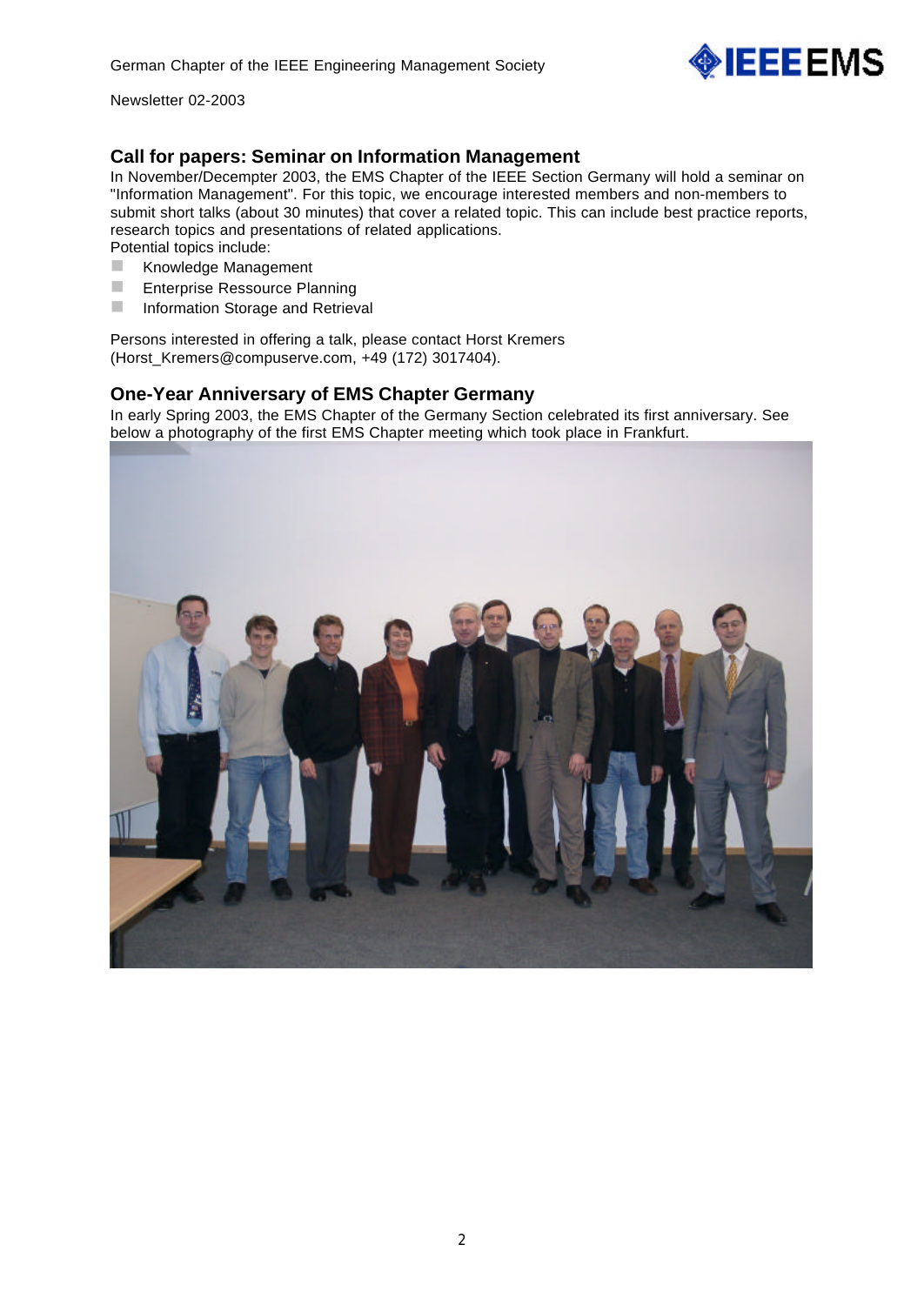

Newsletter 02-2003

#### **Future Events** ■ 18/7/2003 or 19/7/2003 (afternoon) location t.b.d. (probably Munich) Automobile-based Networks n **11/9/2003 - 12/9/2003** Analog '03 7. ITG/GMM-Diskussionssitzung "Entwurfsverfahren für Automotive-Anwendungen" (http://analog2003.ims.uni-hannover.de/) n **20/9/2003** location t.b.d. (probably Munich) Management of High Tech Professionals ■ 6/10/2003 - 8/10/2003 World Congress of Mass Customization and Personalization Munich, Germany http://www.mcpc2003.com/ ■ 1/11/2003 - 3/11/2003 Conference of the IEEE Engineering Management Society in Albany/New York (USA) http://www.mgmt.rpi.edu/ieee/ ■ November/December 2003 location t.b.d. Information Management **n** Spring 2004

First Workshop of the IEEE EMS Chapter of Germany

## **News Flash**

#### ■ **IEEE-EMS Forum**

During the recent months, the EMS Society established a virtual community at http://www.ieeecommunities.org/ (see resepctive ad below). If you're interested in joining the community, please contact Gerald Anleitner (g.anleitner@ieee.org) for help.

## **Your Executive Committee 2002/03**

Chair Gerald Anleitner g.anleitner@ieee.org Membership Development Dr. Axel Richter axel.richter@engineering-consult.com Educational acitivities Dr. Gerhard Seiler g.seiler@ieee.org Treasurer Johannes Nührenberg nuehrenberg@ieee.org Secretary Christian Borgert c.borgert@ieee.org Newsletter Editor Corald Anleitner and either @ieee.org<br>
Electronic Communications Christian Link clink@ieee.org Electronic Communications Christian Link c.link@ieee.org